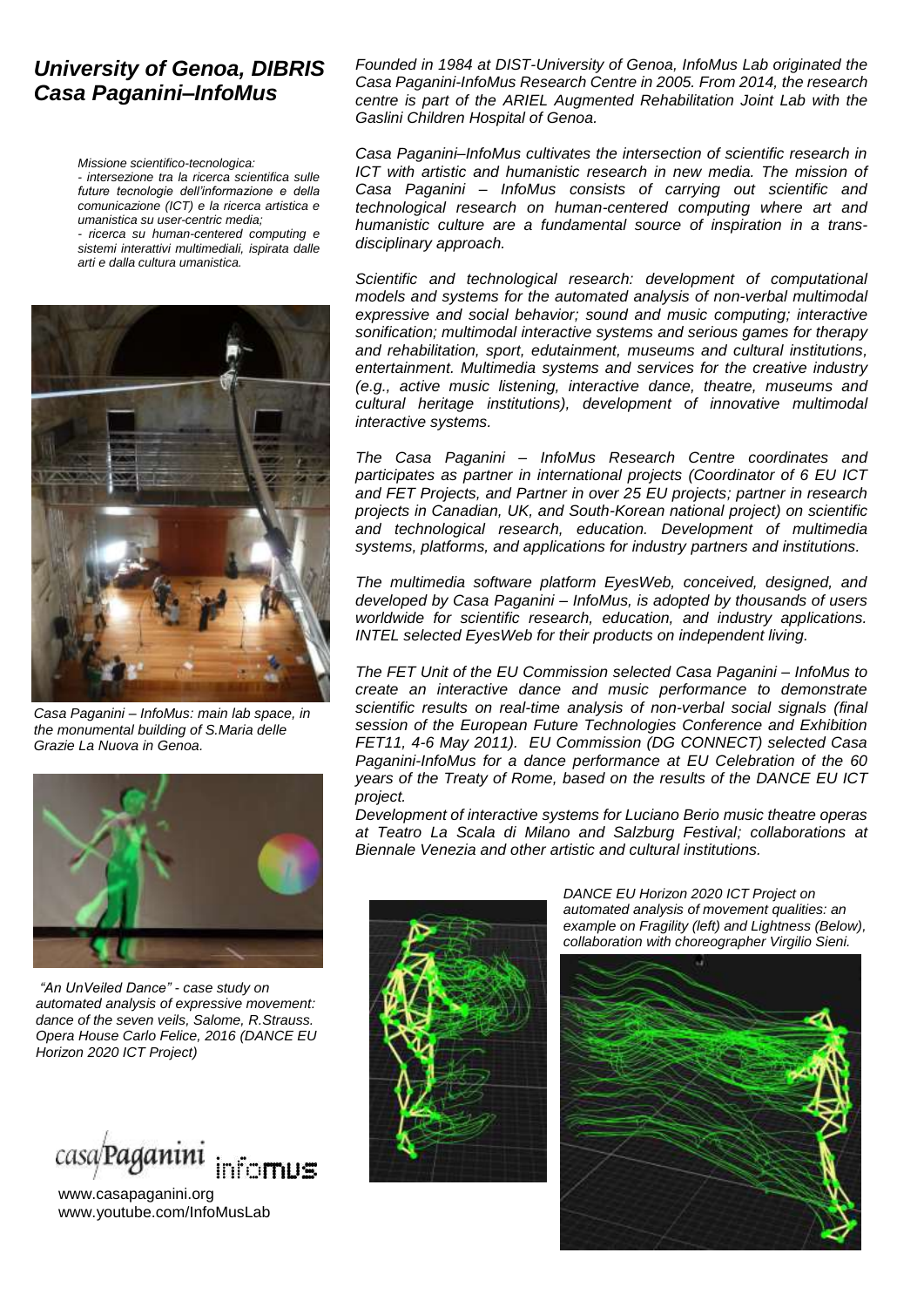## Viaggiatori<br>di sguardo

Un progetto unico in haia e al'estero. Nuove tecnologie multimedial Nuova modalità di truizione attiva di ben culturali.

Un'ombra luminosa sulla parete segue ogni tuo spostamento e ti consente di ritagliare sullo schermo buio zone visibili in base ai tuoi movimenti.

Simula, con le mani, di impugnare un binocolo: i Palazzi dei Rolli si apriranno al tuo squardo, attraversando le superfici, scoprendo visioni distanti, ove potrai scrutarne i tesori nascosti.

La Via Aurea prende vita intorno agli occhi e al corpo del visitatore, aprendosi al gesto, rivelandosi allo squardo.



*Palazzo Ducale Fondazione per la Cultura, Genova, ["Viaggiatori di sguardo"](http://www.casapaganini.org/home/) interactive installation (2009-2012): a virtual visit of the UNESCO treasure of Palazzi dei Rolli, by means of the metaphor of the "virtual binocular".* 



*TanGO Touching Music, Closing Session FET11, European Future Technologies Conference and Exhibition FET11, Budapest Congress Centre, 4- 6 May 2011.*

*Live interactive performance for dancers and voice, commissioned by EU: demonstration of technologies and research results obtained by Casa Paganini – InfoMus in the EU ICT FET SIEMPRE Project. Emotion and social cues are measured from full-body movement of dancers to activate and shape in real time a tango music.* 

*www.fet11.eu*

*Video: www.youtube.com/InfoMusLab www.siempre.infomus.org*



*Museum Enrico Caruso, Villa Bellosguardo, Firenze Signa, permanent multimedia interactive exhibits (2010-2014): visitors evoke and manipulate, by means of their individual or group movement and behavior, short fragments ("music gushes") of recordings of the voice of the famous tenor.*



www.casapaganini.org www.youtube.com/InfoMusLab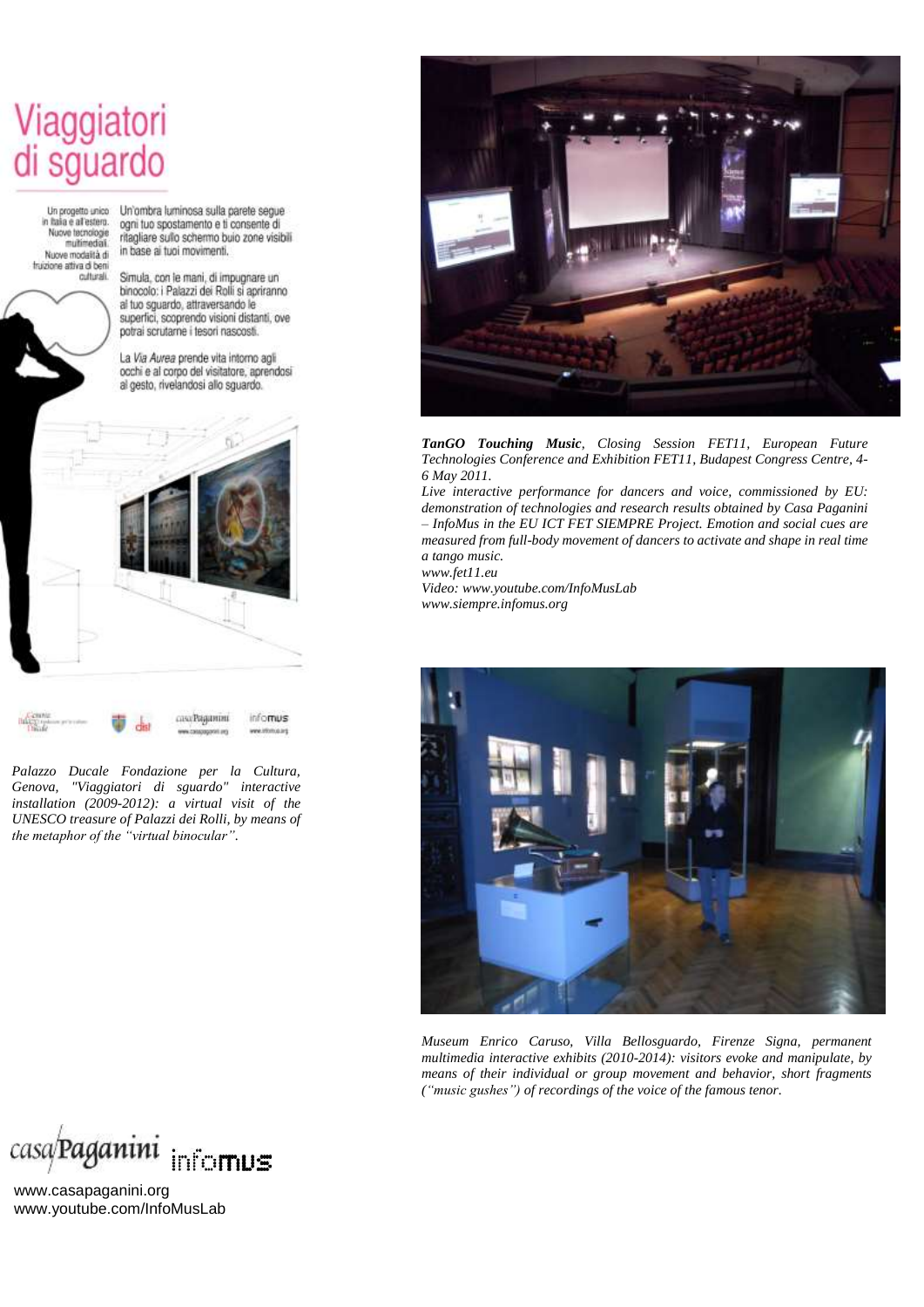

*www.casapaganini.org www.infomus.org youtube.com/InfoMusLab*



#### *Casa Paganini–InfoMus Research Centre*

#### *Research Projects*

Casa Paganini - InfoMus participates as Coordinator or Partner to international projects, including EU funded projects in the  $5<sup>th</sup>$ ,  $6<sup>th</sup>$ , 7<sup>th</sup> and Horizon 2020 Framework Programmes.

#### **EU Projects, Horizon 2020:**

- FET PROACTIVE EnTimeMent, (Coordinator, 2019-2022): multi-timescales sensitive movement technologies (entimement.dibris.unige.it).
- ICT DANCE Dancing in the Dark (Coordinator, 2015-2017): automatic analysis of expressive movement qualities and sensory substitution (interactive sonification of dance). *http://dance.dibris.unige.it*
- ICT WholoDance (2016-2019) interactive ICT to support dance education. *http://wholodance.eu*
- ICT TELMI (2016-2019) interactive ICT to support music education. *http://telmi.upf.edu/*
- ICT WeDraw (2017-2019) interactive ICT to support children education of arithmetic and geometry. *http://wedraw.eu*

#### **EU Projects, 7 th Framework Program:**

- ICT ASC INCLUSION (STREP, 2011-2014): development of interactive networked serious games characterized by multimodal interaction for the support and therapy of autism.
- ICT FET ILHAIRE (STREP, 2011-2014): study of cognitive and emotional foundations of laughter, develop computational models and techniques to analyze laugher in human-computer communication and in future multimedia systems.
- ICT FET SIEMPRE, (Coordinator, STREP, 2010-2013): computational models and algorithms for the analysis of non-verbal creative communication within groups of people: empathy, entrainment, leadership, co-creation, emotional contagion. Ensemble musical performance as main testbed. Partners: IIT, Queens Univ of Belfast, PFU Univ. Barcelona, Univ. of Geneva.
- ICT FET SIEMPRE-INCO Extension, (Coordinator, INCO, 2012-1013): Partners: Stanford University, Virginia Tech, Waseda University Tokyo.
- [ICT I-SEARCH](http://www.sameproject.eu/) (STREP, 2010-2012): Novel search engines based on non-verbal multimodal content. Coordinator: CERTH; Partners: Casa Paganini – InfoMus, GOOGLE Ireland Ltd, JCP-Consult, INRIA, Engineering SpA, Exalead, Erfurt University of Applied Sciences, Accademia Nazionale di Santa Cecilia, EasternGraphics Gmbh
- ICT MIROR (STREP, 2010-2012): development of an innovative and adaptive system for music learning and teaching based on the reflexive interaction paradigm, focusing on early childhood music education. The platform integrates the EyesWeb platform with Sony CSL Continuator.
- [ICT SAME,](http://www.sameproject.eu/) (Coordinator, STREP, 2008-2010): Mobile Active Music Listening: Development of new context-aware interactive systems for active listening of pre-recorded music. Partners: Nokia Research Centre; KTH (S); Universitat Pompeu Fabra (E); IRCAM (Paris); Helsinki Aalto University.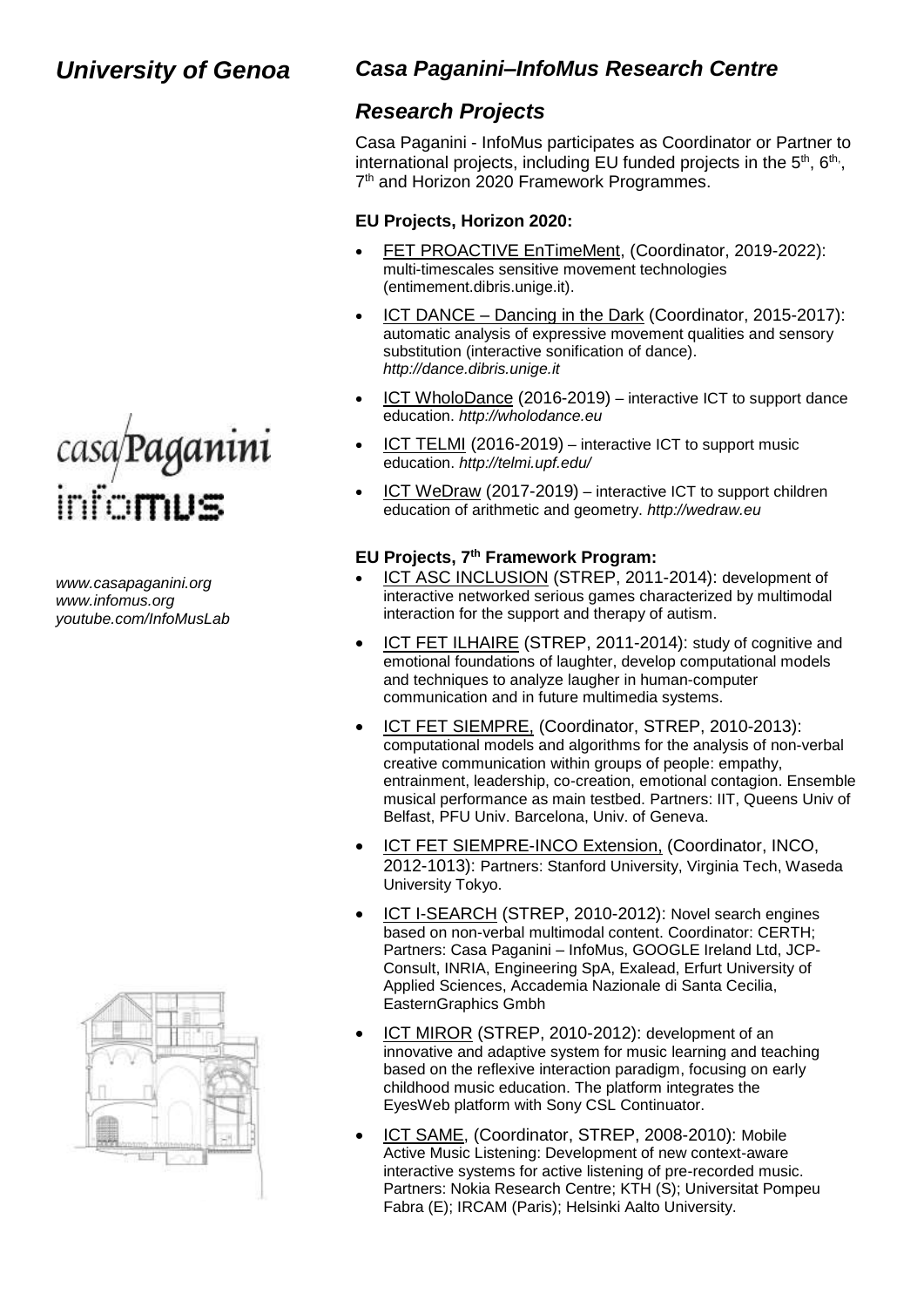

*www.casapaganini.org www.infomus.org youtube.com/InfoMusLab*



 [ICT CAPSIL\(](http://www.infomus.org/)Coordination Action, 2008-2010): Independent living: Monitoring elderly patients to anticipate diagnosis of cognitive and motoric decline – INTEL project coordinator.

#### **EU Projects, Culture Programme**

- EU Culture Project MetaBody (2013-2018): cultural diversity, non-verbal communication and embodied expressions as primary substrate of cultural heritage. (metabody.eu)
- EU Culture Project [CoMeDiA](http://www.infomus.org/) (2008-2010): Networked music performance. (www2.comedia.eu.org/wordpress/).

#### **EU IST- ICT Projects, 6th Framework Programme:**

- IST [TAI-CHI](http://www.taichi.cf.ac.uk/) (STREP, 2004- 2006): Tangible Acoustic Interfaces for Computer-Human Interaction.
- [ENACTIVE:](http://www.enactivenetwork.org/) (EU Network of Excellence 2004 2007), European network of main research centers on Human-Machine Interaction and Enactive Multimodal Interfaces.
- [HUMAINE](http://www.emotion-research.net/) (EU Network of Excellence, 2004– 2007), European network of main research centers on Human-Machine Interaction and computational models of emotion and multimodal interfaces.
- [ConGAS](http://www.cost287.org/) (COST Action, April 2003 March 2007), Gesture CONtrolled Audio Systems.
- [S2S^2](http://www.s2s2.org/) (Coordinated Action, June 2004 May 2007) Sound to Sense - Sense to Sound: to coordinate and build a research Roadmap for the Sound and Music Computing discipline and industry: smcnetwork.org
- [U-CREATE](http://www.alterface.com/ucreate/) (UE CRAFT Project) Creative Authoring Tools for Edutainment Applications, development end technology transfer to SME of multimedia tools and applications based on EyesWeb.

#### **EU-IST Projects:**

- [IST Project MEGA](http://www.megaproject.org/) Multisensory Expressive Gesture Applications (STREP, 2000- 2003). Project coordinator: InfoMus Lab.
- TMR Network MOSART: Network of EU research centers on Music Orchestration Systems in Algorithmic Research and Technology, 2000-2003).
- IST Project MEDIATE: Multisensory Environment Design for an Interface between Autistic and Typical Expressiveness (2003).
- **IST Project CARE HERE: Creating Aesthetically Resonant** Environments for the Handicapped, Elderly and Rehabilitation (2002).
- Esprit Project MIAMI: Multimodal Interaction for Advanced Multimedia Interfaces (1994-1997).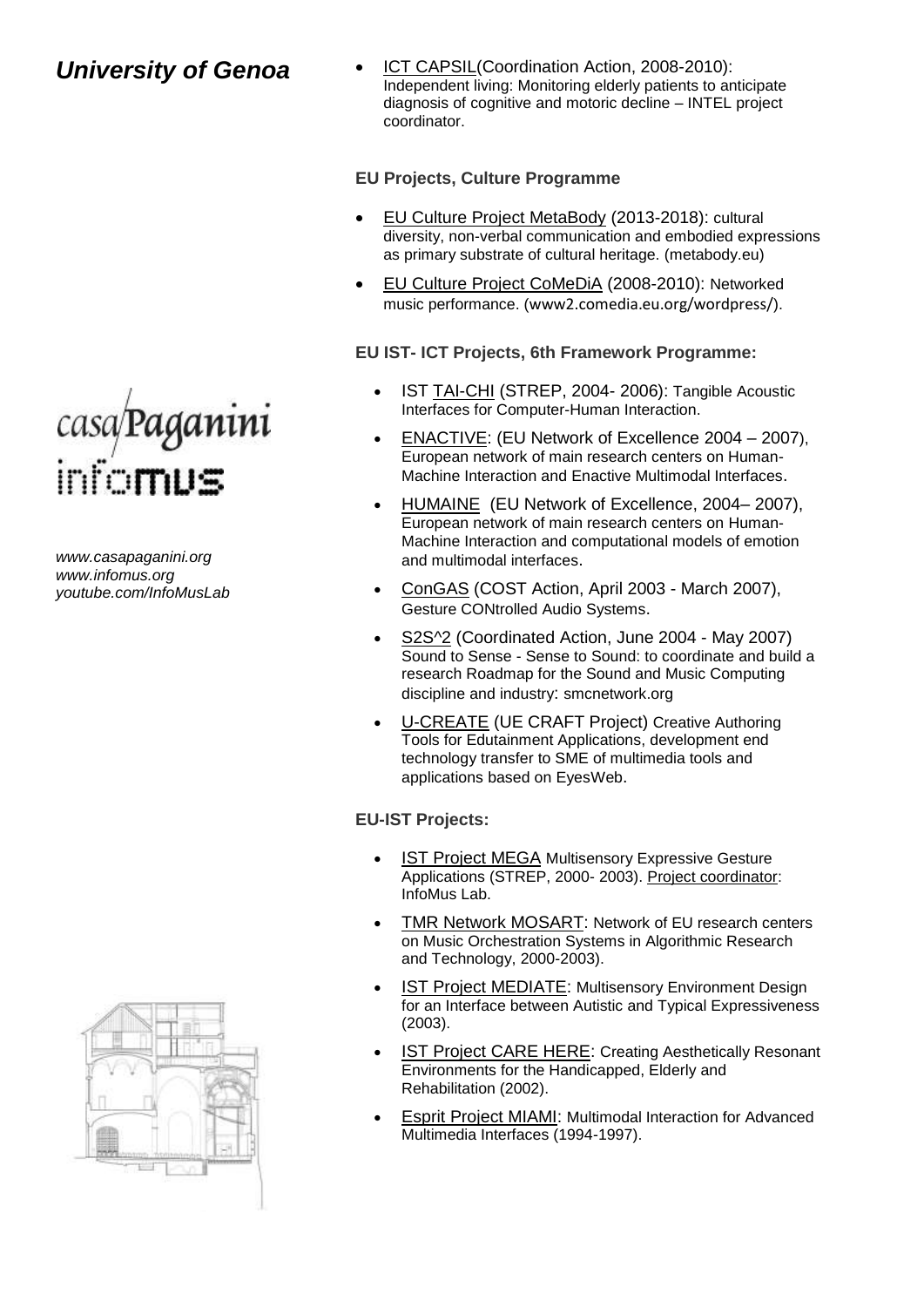

*www.casapaganini.org www.infomus.org youtube.com/InfoMusLab*

#### *Casa Paganini–InfoMus Research Centre*

#### *Industry partnership (excerpt)*

- Contracts and license released to *INTEL* of the software platform EyesWeb (conceived, designed, and developed by InfoMus Lab: [www.eyesweb.org \)](http://www.eyesweb.org/): EyesWeb is adopted by INTEL as standard for their hardware products for "independent living".
- Contracts with *SUGAR Srl* music label on joint research on active music listening products.
- Contracts with *SIPRA SpA* media advertising industry, for prediction of TV audience based on KANSEI technology (2000-2008).
- Development of the MotionComposer product based on EyesWeb, for *IMM Group* and *Palindrome* (2013- 2014).
- Design and development of interactive on-stage technology for several music theatre operas, including "Outis" (Luciano Berio, Teatro alla Scala, Milano), "Cronaca del Luogo" (Luciano Berio, Salzburg Festival 1999), and Biennale di Venezia, Teatro La Fenice of Venezia, opera house Teatro Carlo Felice of Genoa.
- Interaction design and development of EyesWeb interactive systems for performing arts.

*Atlante del Gesto\_Genova on Facebook (DANCE EU H2020 ICT Project)*



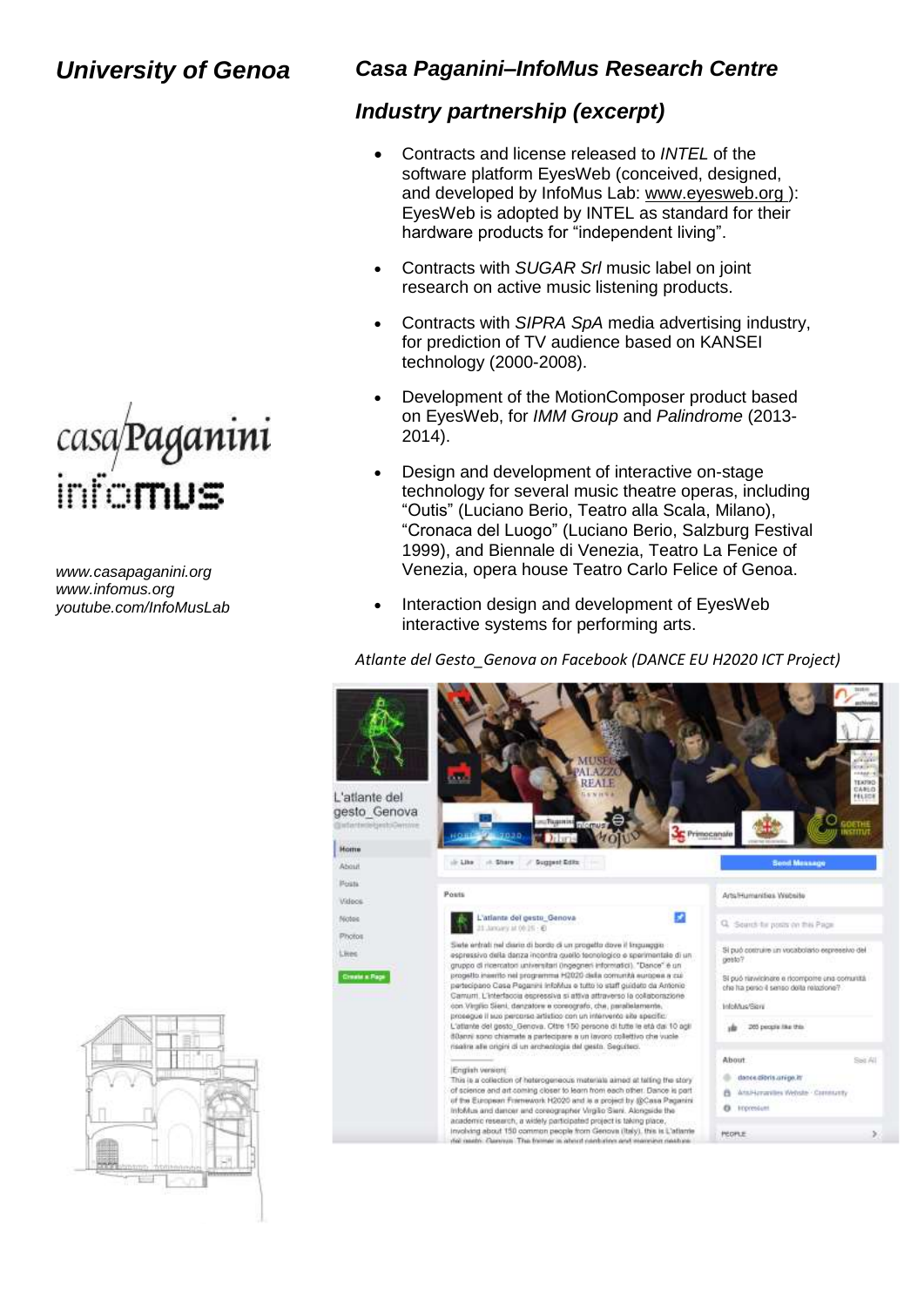

*www.casapaganini.org www.infomus.org youtube.com/InfoMusLab*



## *Casa Paganini–InfoMus Research Centre Projects with Cultural Institutions (excerpt)*

Design and development of interactive systems and multimedia installations for museums, science centers, exhibits in Italy and abroad, exploiting the scientific and technological results obtained by the research:

- "Museo Enrico Caruso", Villa Bellosguardo, Firenze Signa: Permanent multimedia interactive installations (2010-2013).
- "Mobile Music", museum exhibition on active music listening, Casa Paganini, Festival della Scienza, Genova 2010.
- Festival Della Scienza 2011, Progetto EU ICT MIROR: "MusicPotter – il vasaio di suoni, Giocare alla musica con le nuove tecnologie", Laboratorio di Educazione Musicale Interattiva per bambini da 4 a 11 anni.
- ["Viaggiatori di sguardo"](http://www.casapaganini.org/home/), permanent interactive installation, virtual visit to UNESCO Treasure of Palazzi dei Rolli, Palazzo Ducale Fondazione per la Cultura, Genova, opened Dec. 2009-2011.
- "Come un'onda premuta da un'onda", interactive museum exhibition on science and technology, Casa Paganini, Festival della Scienza, Genova Oct-Nov 2009-2010.
- Temporary interactive exhibition at Teatro dell'Opera Carlo Felice, Genova, Sept 2009.
- "Strade di Suoni", interactive museum exhibition on science and technology, Casa Paganini, Festival della Scienza, Genova, Oct-Nov 2008
- "Esploratore d'Orchestra" Interactive installation, Museum of Musical Instruments, Accademia Nazionale Santa Cecilia, Rome, 2008.
- "Metamorfosi del senso", interactive museum exhibition on science and technology, Casa Paganini, Festival della Scienza, Genova, Oct-Nov 2007.
- "Cimenti d´Invenzione e Armonia", interactive museum exhibition on science and technology, Casa Paganini, Festival della Scienza, Genova, Oct-Nov 2006.
- Interactive permanent installations, museum Le Pavillon De La Roche D ´Oëtre in Normandy, June 2006.
- Permanent hands-on interactive exhibits, Museo del Balì science center, Fano, 2007.
- Interactive installation for Paola Rodari, Science Center, Turin, 2007.
- Design and implementation of twelve permanent interactive installations, Città della Scienza science center, Napoli, 2001.
- Interactive multimedia systems for the Museo del Mare e della Navigazione of Genova (2001), the Acquario di Genova (1997), and the Città dei Bambini of Genova (1997).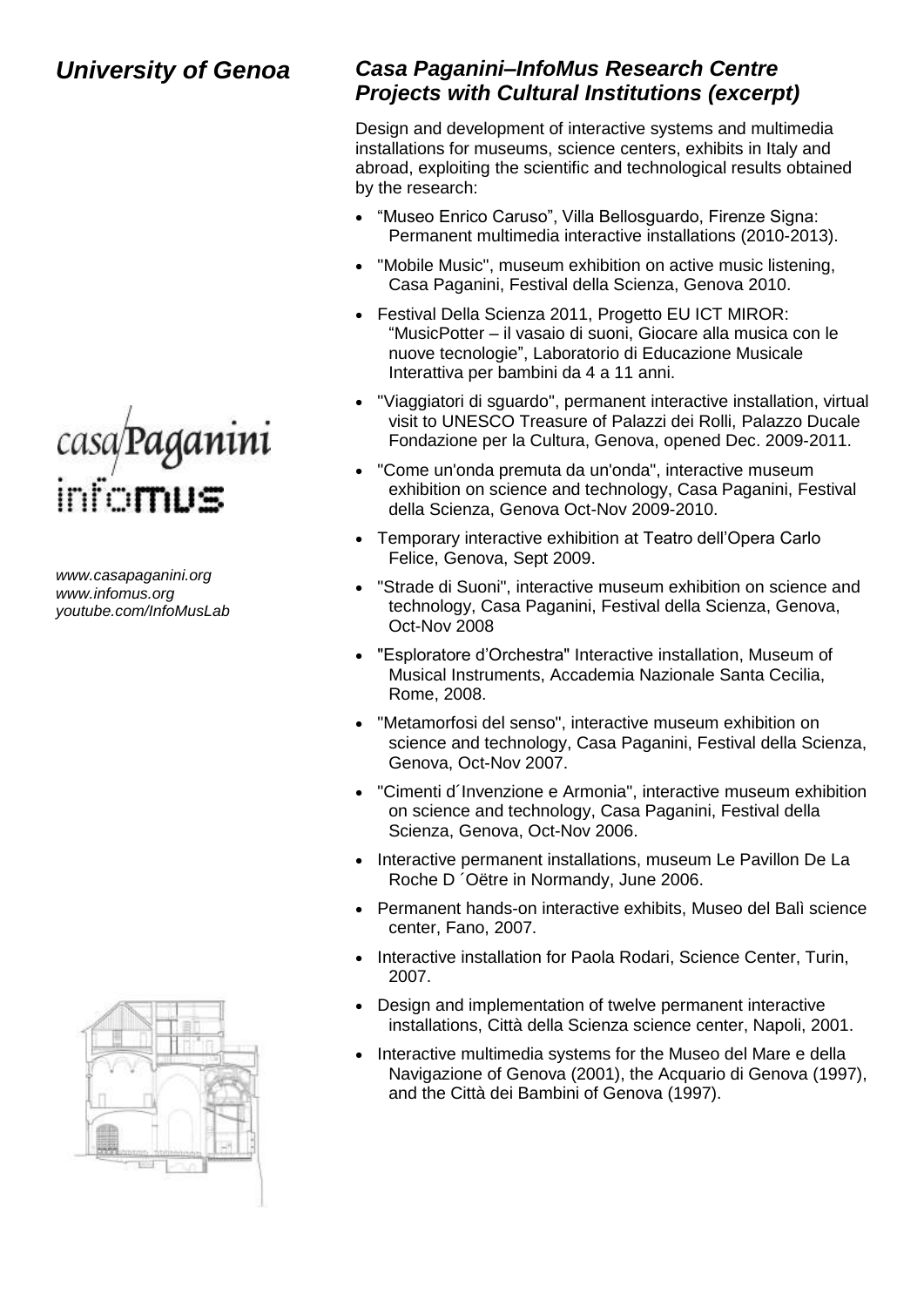# casa/Paganini<br>info**mus**

*www.casapaganini.org www.infomus.org youtube.com/InfoMusLab*

### *Casa Paganini–InfoMus Research Centre*

## *International Conferences and Workshops International Education Programs (excerpt)*

- *EU Erasmus Intensive Program ISSSM 2014 – International School on Systematic Musicology and Sound and Music Computing, 9-20 March 2014, www.isssm2014.dibris.unige.it*
- EvesWeb Week 2014. The 4<sup>th</sup> International Workshop and Tutorial on the EyesWeb open platform, March 2014.
- SYSMUS 2013 Sixth International Conference of Students of Systematic Musicology, 12-14 September 2013, https://sites.google.com/site/sysmusconference/sysmus13
- *INTETAIN 2011*, 4th International Conference on Intelligent Technologies for Interactive Entertainment, May 25-27, 2011, [www.intetain.org](http://www.intetain.org/)
- *EyesWeb Week 2010*, The 3rd International Workshop and Tutorial on the EyesWeb open platform, 8-12 February 2010
- *eNTERFACE '09*, The 5th International Summer Workshop on Multimodal Interfaces, 13 July – 7 August 2009.
- *[The First International Workshop on Social Behavior in Music](http://www.infomus.org/SBM2009/)*, IEEE, Vancouver, Canada, August 2009.
- *SMC 2008*, 4th Summer School in Sound and Music Computing" EU research project S2S2 "Sound to Sense, Sense to Sound", 9-11 June 2008. www.smcnetwork.org
- *NIME 2008*, 8th International Conference on New Interfaces for Musical Expression, 4-8 June 2008. www.nime.org
- *EyesWeb Week 2008*, The 2nd International Workshop and Tutorial on the EyesWeb open platform, 11-15 February 2008
- *CIM 2006*, XVI Colloquio di Informatica Musicale, 24-25 October 2006
- *HUMAINE 2006*, 3rd Humaine Summer School EU research project Humaine "Human-Machine Interaction Network on Emotion", 22-28 September 2006
- *New York University Summer Program*, 3-21 July 2006: 6-credit joint education program, University of Genoa and NYU.
- *EyesWeb Week 2006*, The 1st International Workshop and Tutorial on the EyesWeb open platform, 6-11 February 2006
- *ENACTIVE 2005*, 2nd International Conference on Enactive Interfaces EU research project Enactive "Enactive Interfaces", November 2005
- SMC2005, 1<sup>st</sup> Summer School on Sound and Music Computing, EU research project - S2S2 "Sound to Sense, Sense to Sound", 25-29 July 2005
- *New York University Summer Program*, July 2005: 6-credit joint education program, University of Genoa and NYU.

Joint education activities between the laurea magistrale in Computer Engineering at University of Genoa and the School of Music Technology of the Music Conservatory of Genoa. Joint education and master theses with the faculties of Humanities and Psychology of University of Genoa, including the laurea magistrale in Digital Humanities.

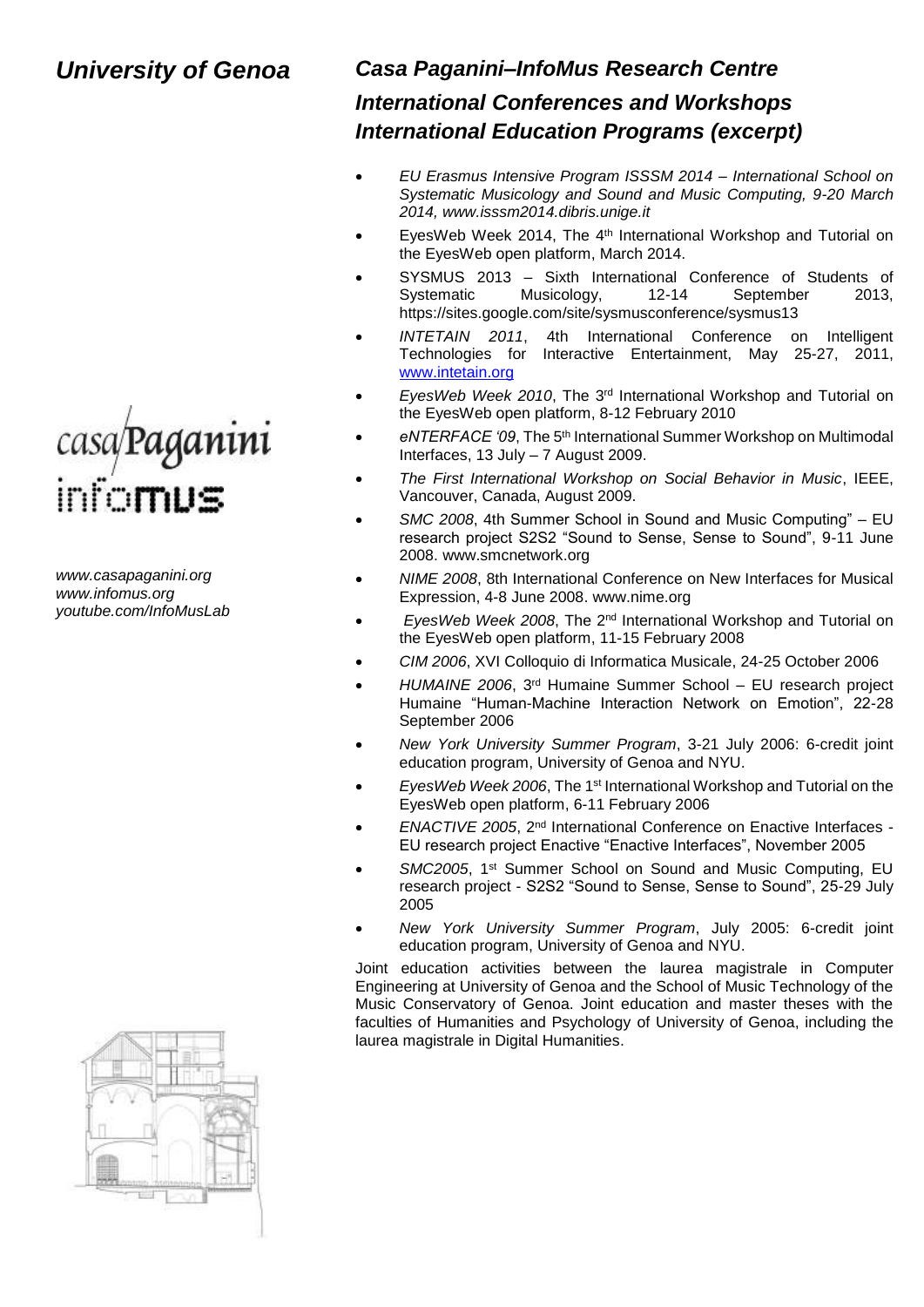

*www.casapaganini.org www.infomus.org youtube.com/InfoMusLab*



## *Casa Paganini–InfoMus Research Centre Support to Artistic Projects (excerpt)*

Exploitation of results from scientific and technological research: *Atlante del gesto\_Genova*, Virgilio Sieni and DANCE EU ICT Project, November 2016 – October 2017.

<https://www.facebook.com/atlantedelgestoGenova/>

*Europa: Gestures of History Dancing Science and Art non to forget EU identity* (Invited by EU Commission) Demo Performance based on DANCE EU ICT project results at EU Celebration of the Treaty of Rome, La Lanterna, Rome, choreography Virgilio Sieni, dancer Giulia Mureddu, sonic design Andrea Cera, March 2017

https://www.youtube.com/watch?v=IhB6lJNMO6o&list=PLEVakiAQI8zIFbTFv8I7ioEpuDHNhYsdC

*Una Danza sVelata / An unVeiled Dance*, Public demonstration of scientific research on the analysis of expressive movement qualities based on the choreography of the *dance of the seven veils* of Salome by R.Strauss. Teatro Carlo Felice, May 2016 Dancer Beate Vollack. Movement analysis (EyesWeb)

https://www.youtube.com/watch?v=V0uir8E1yeY

FET Project SIEMPRE).

*Emobodies*, performance by Bert van der Brink and Sagi Gross. The performance exploits technologies developed in EU DANCE Project (more at: [http://dance.dibris.unige.it/\)](https://www.youtube.com/redirect?v=dcq4FkLJnf8&event=video_description&q=http%3A%2F%2Fdance.dibris.unige.it%2F&redir_token=F4Lh7P6XjmYo_r1zeFkBjM_Fp7h8MTUyNjcxNDQyMEAxNTI2NjI4MDIw) <https://www.youtube.com/watch?v=dcq4FkLJnf8>

**EU FET11** Closing Performance "TanGO Touching Music", Budapest, 6 May 2011. Interactive dance and music performance to explain scientific research on non-verbal emotional and social communication (EU ICT

**Invisible Line** interactive networked performance, in collab. with **Ircam – Centre Pompidou, Paris**, music Andrea Cera, 2009 and 2010 (EU Project Culture 2007 CoMeDiA).

**La Biennale di Venezia, Festival di Musica Contemporanea**, "Un Avatar del Diavolo", Music Roberto Doati. Interactive technologies development by Casa Paganini - InfoMus, May–Sept. 2005.

Concerts at **NYU Summer Program 2003, 2004, 2005** on music, dance and new technologies, Genova Teatro dell'Opera Carlo Felice and Teatro Ariston Sanremo.

**Teatro La Fenice di Venezia**, concert "Allegoria dell'opinione verbale", music Roberto Doati, Concert Season of Theatre La Fenice, September 2001, and Opera House Carlo Felice, Genova, March, 2002.

**Opera House Carlo Felice**, Concert Season 1999-2000, Scrjabin "Promethee", September 18th, 1999: hardware and software design for the "light keyboard".

**Salzburg Festval 1999**, opening opera by Luciano Berio, "Cronaca del Luogo", July-August 1999.

**Mittelfest, Cividale del Friuli**, concert, Roberto Fabbriciani and Alvise Vidolin, July 1998.

**Teatro alla Scala**, Milano, opera "Outis", Luciano Berio, Milan, October 1996 and September 1999; and Opera in Paris, November 1999.

Multimedia Concert, Auditorium Montale, **Opera House Carlo Felice, Genova**: interactive dance performance and robot-human interaction, 1998, at First International KANSEI Workshop.

Scientific research results are presented each year in scientific performances, workshops, and Laboratories at the **Festival della Scienza** of Genoa.